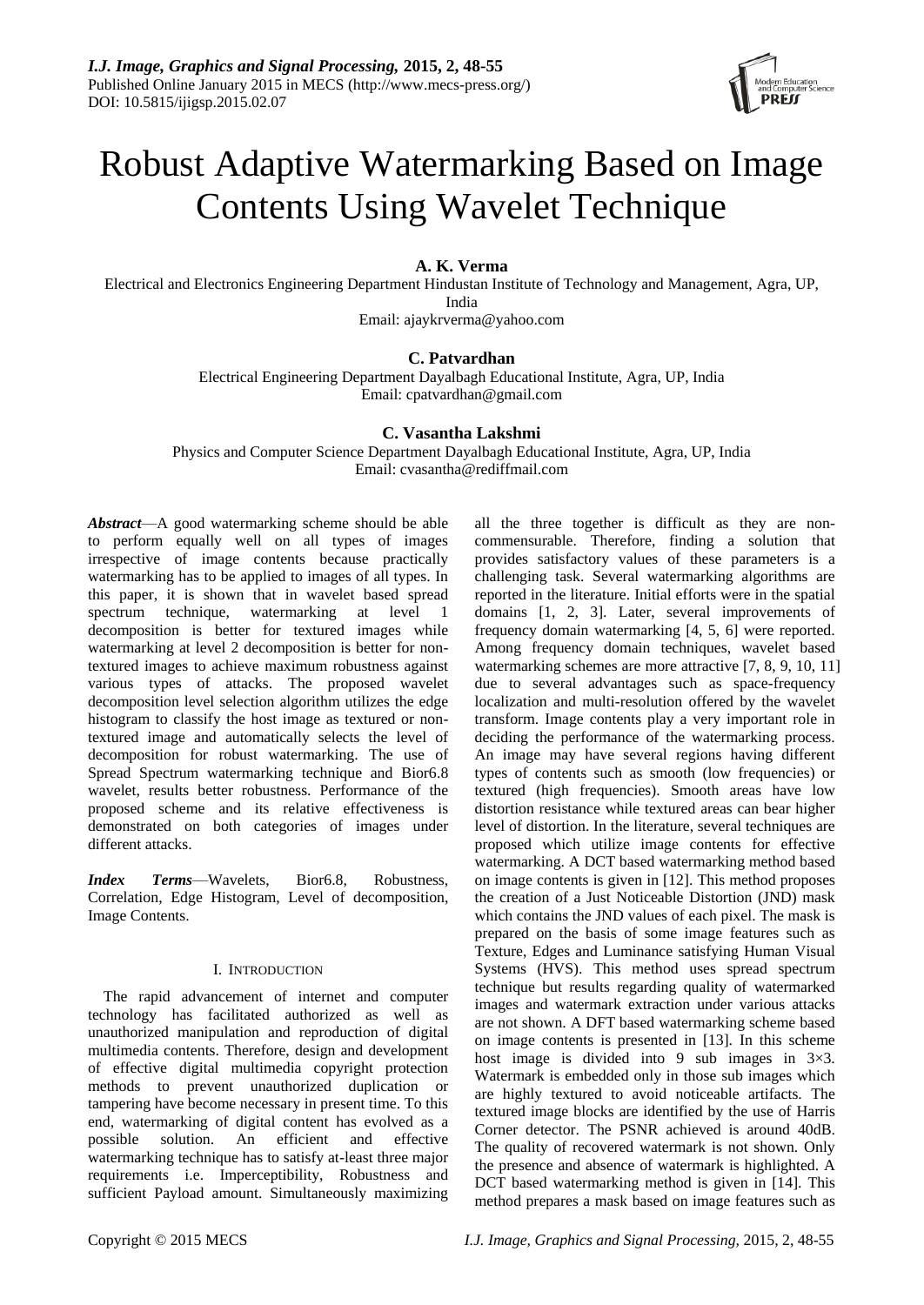texture, luminance, corners and edges. It embeds the watermark in those areas, which are less sensitive to human eyes. It uses decimal sequences of watermarking instead of random sequence. The PSNR achieved is in range of 35 to 38dB and quality of recovered watermark is not mentioned. Another method of watermarking based on local image features is proposed in [15]. This method is based on computation of a Noise Visibility Function (NVF) that characterizes the local image properties with high texture and edge regions, where watermark can be embedded strongly without resulting visible artifacts. This method achieves PSNR in range of 25 to 34 dB while quality of recovered watermark is not discussed. A wavelet based watermarking method based on image contents such as texture and luminance is given in [16]. In this approach, masking is done pixel by pixel based on texture and luminance. PSNR achieved in this method is around 35dB for various images. Watermark detection is shown instead of watermark recovery. A watermarking algorithm based on image contents in Ridgelet domain is proposed in [17]. In this method, image is first partitioned into small pieces. These pieces are classified as weak texture or strong texture according to the statistical properties of columns coefficients in Ridgelet Transform (RT). The middle frequencies of RT sub-bands are selected and watermarks are embedded in the higher energy directions of the pieces with strong texture which are less sensitively to human's vision. Another content based watermarking in Fourier domain is given in [18]. In this scheme, a perceptual mask is generated, which identifies both textured as well as smooth areas of the images. The embedding strength is then adjusted according to the embedding areas. The weighted PSNR is computed as quality of embedding. A hybrid image watermarking scheme based on DWT and SVD is proposed in [19]. In this approach, the edge information of an image is used to embed the watermark. In addition, the particle swarm optimization algorithm is used to search the proper value of watermark embedding strength. Experimental work shows the robustness of proposed scheme against various image processing attacks. Another watermarking algorithm robust against geometric attacks, based on image features is proposed in [20]. In this scheme, Watermark is embedded in the areas represented by the salient features of the image. It is shown that in an image, Salient features are resistive to the geometrical attacks. These salient features also provide reference points used in watermark embedding and detection.

In all these methods proposed, the emphasis is on finding a suitable mask and adjusting the embedding strength of watermark accordingly. Most of the work is reported for the non-wavelet based techniques. Even in the case of few wavelet based schemes, the proposed content based methods do not explore the role and suitability of particular wavelet function, level of decomposition etc. in watermarking. Practically, whole image may belong to either smooth or textured category. How these proposed methods would deal with such cases, is not adequately discussed.

In this paper an attempt has been made to identify the image type first on the basis of its contents and then applying suitable wavelet based watermark embedding scheme. The rest of the paper is organized as follows. Section 2 provides motivation for the work. Section 3 describes the wavelet decomposition level selection algorithm. Section 4 explains the proposed watermark embedding and watermark extraction algorithms. Section 5 shows the experimental results and some conclusions are given in section 6 followed by the references.

## II. MOTIVATION

It is well understood that textured images have more high frequency components at a given level of decomposition. Some higher order wavelets such as Db10, Bior6.8 etc. capture these high frequency details and produce larger wavelet coefficients as compared to smooth images. Due to large wavelet coefficients the embedding strength is not enough to maintain the impact of watermarking, which results poor watermark recovery. This is illustrated by using eight test images which are shown in figure 1. Four images of top row are smooth (non-textured) and rest four are textured. The textured images are taken from standard texture image database of Brodatz [21].



Fig 1. Textured and Non-Textured Test Images

The effect of image contents on robustness for textured and non-textured images is shown in table 1. The spread spectrum watermarkingis done on these images with embedding strength  $k = 2$  and Bior6.8 wavelet. The watermark is embedded in diagonal wavelet coefficients (cD). The watermark embedding and extraction algorithms used in this process are explained in detail in section 4 of this paper. The energies of diagonal wavelet coefficients (embedding plane) at level-1 (EcD1) and at level-2 (EcD2) are also shown in table 1.The energies of diagonal coefficients show the amount of texture or randomness present in the image. Although sum of energies of all the detailed coefficients can also be considered for this purpose. The values of peak signal to noise ratio (PSNR) computed between original and watermarked images are shown in table 1. To show the quality of recovered watermark, Normalized Correlation Coefficient (NC) is computed between original and recovered watermark.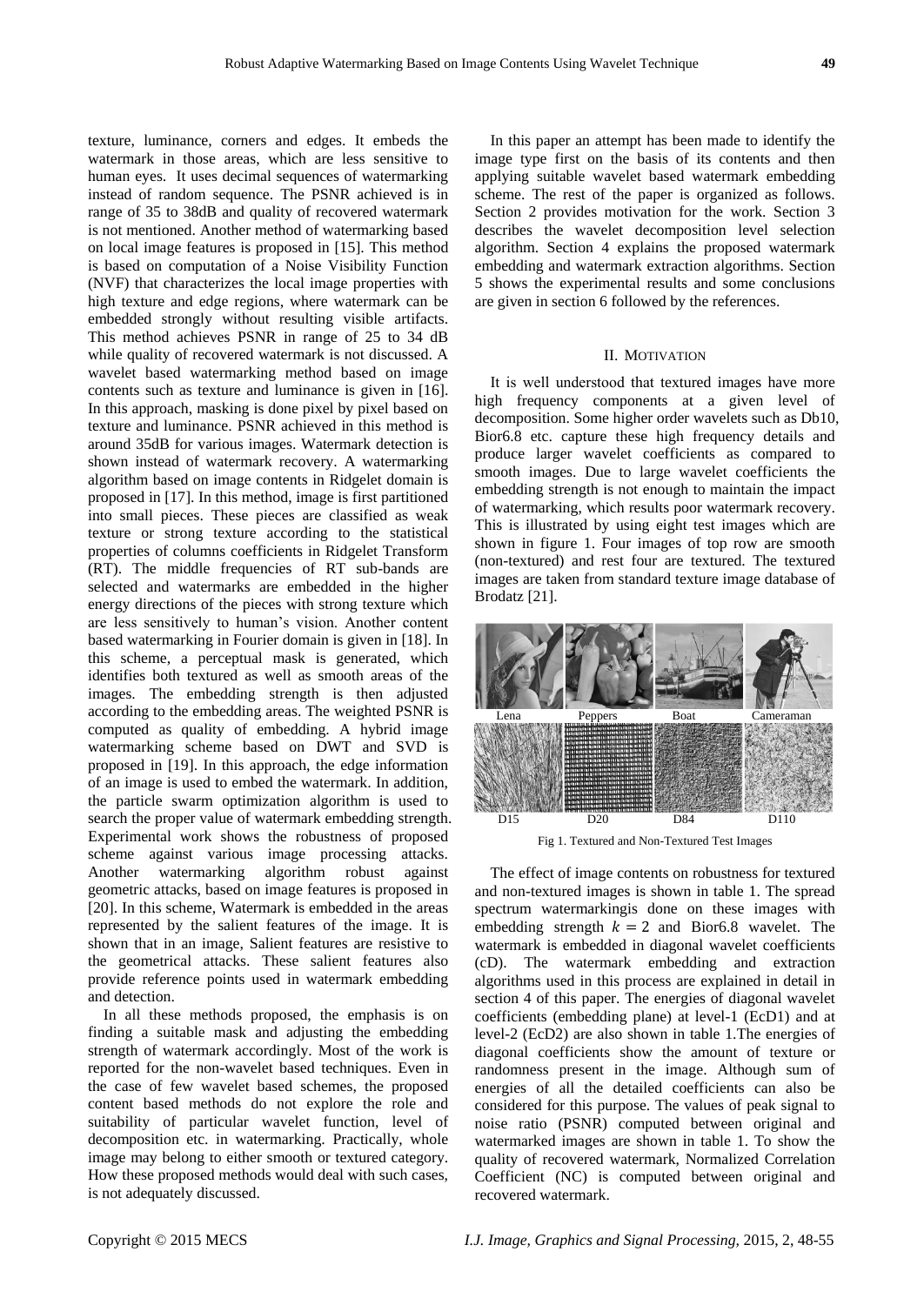| Images          | Level 1     |      |             | Level 2 |                  | Energy of cDs    |  |
|-----------------|-------------|------|-------------|---------|------------------|------------------|--|
|                 | <b>PSNR</b> | NC.  | <b>PSNR</b> | NC      | EcD <sub>1</sub> | EcD <sub>2</sub> |  |
| Lena            | 30.71       | 1.00 | 37.53       | 1.00    | 6.73             | 109.33           |  |
| Peppers         | 30.71       | 1.00 | 36.98       | 1.00    | 91.44            | 94.66            |  |
| <b>Boat</b>     | 30.64       | 1.00 | 37.33       | 1.00    | 69.75            | 119.66           |  |
| Cameraman       | 31.39       | 1.00 | 38.08       | 1.00    | 138.83           | 146.97           |  |
| D15             | 31.20       | 1.00 | 37.99       | 0.94    | 107.44           | 1372.80          |  |
| D20             | 31.37       | 1.00 | 37.98       | 0.98    | 116.14           | 660.53           |  |
| D <sub>84</sub> | 31.70       | 1.00 | 38.27       | 0.96    | 116.32           | 1279.70          |  |
| D110            | 31.64       | 1.00 | 38.15       | 0.76    | 275.73           | 3167.70          |  |

Table 1. Effect of Image contents on robustness

It can be clearly observed from table 1, that large wavelet coefficients (higher coefficients energies) are obtained for textured images as compared to smooth images which dilute the embedding. Therefore, poor robustness as indicated by reduced values of NC at level 2, is obtained for textured images. There may be two approaches by which the robustness of watermarking can be maintained for textured images at par with smooth images.

*Approach 1*: The level of robustness can be increased by increasing the embedding strength for textured images while maintaining the level of decomposition  $(L = 2)$ .

*Approach 2*: An alternative approach is to reduce the level of decomposition for textured images for watermarking while maintaining embedding strength  $(k = 2)$ .

Both the approaches can maintain the desired level of robustness. Approach 2 is slightly better in terms of PSNR obtained. This can be seen as follows.

In approach 1, required higher embedding strength reduces the PSNR. While in approach 2, modifications in major frequency components at level-1 also reduce the PSNR. If the value of PSNR is maintained equal in both the approaches with adjustment of  $k$ , the value of NC will be slightly poorer in case of approach 1. At level-2 decomposition, the size of watermark embedding plane is smaller. This smaller size of coefficient matrix creates poor NC values as correlation is also affected by the size of data matrices. This slight reduction in NC of approach 1, can be overcome by further increase in embedding strength. But this will further reduce the PSNR. Therefore, to achieve same level of robustness, PSNR of approach 1 is slightly lower than that of approach 2.

Therefore, approach 2 is adopted for textured images. The degradation in PSNR for textured images is not a major issue. Due to large high frequency contents available in textured images, human eyes are not able to discern this degradation.

The discussion above concludes that non-textured images should be watermarked at level 2 while textured images should be watermarked at level 1 to achieve desired level of robustness for both types of images. This motivates a system which can identify the type of images

(textured or non-textured) and watermark it accordingly. The level selection algorithm based on edge histogram is proposed in next section.

## III. LEVEL SELECTION ALGORITHM

In this section, approach 2 of previous section is described to maintain the desired level of robustness. The proposed level selection algorithm identifies the image type as to whether it is textured or non-textured and then applies either level-1 or level-2 watermarking accordingly. The scheme is outlined in figure 2.

To classify the images based on the contents, the Edge Histogram Descriptor (EHD) of Mpeg-7 [22] is suitably adapted. For classification, the whole image is divided into 16 non-overlapping blocks in  $4 \times 4$  and each image block is then further divided into  $2 \times 2$  pixel blocks as shown in figure 3.

From these  $2 \times 2$  sub blocks, the local edge orientation is captured for the following cases: vertical, horizontal, diagonal45, diagonal135 and isotropic (non-orientation specific) types of orientations. These are shown in table 2 along with their detector operators.



Fig 2. Adaptive Watermarking Algorithm based on image contents



Fig 3. Image division for EHD calculation

The histogram for each sub-image represents the relative frequency of occurrence of the 5 types of edges in the corresponding sub-image. As a result, each local histogram contains 5 bins (Vertical, Horizontal, Diagonal45, Diagonal135 and Isotropic). Since there are 16 sub-images in the image, a total of  $5 \times 16 =$ 80 histogram bins are required to represent the image contents.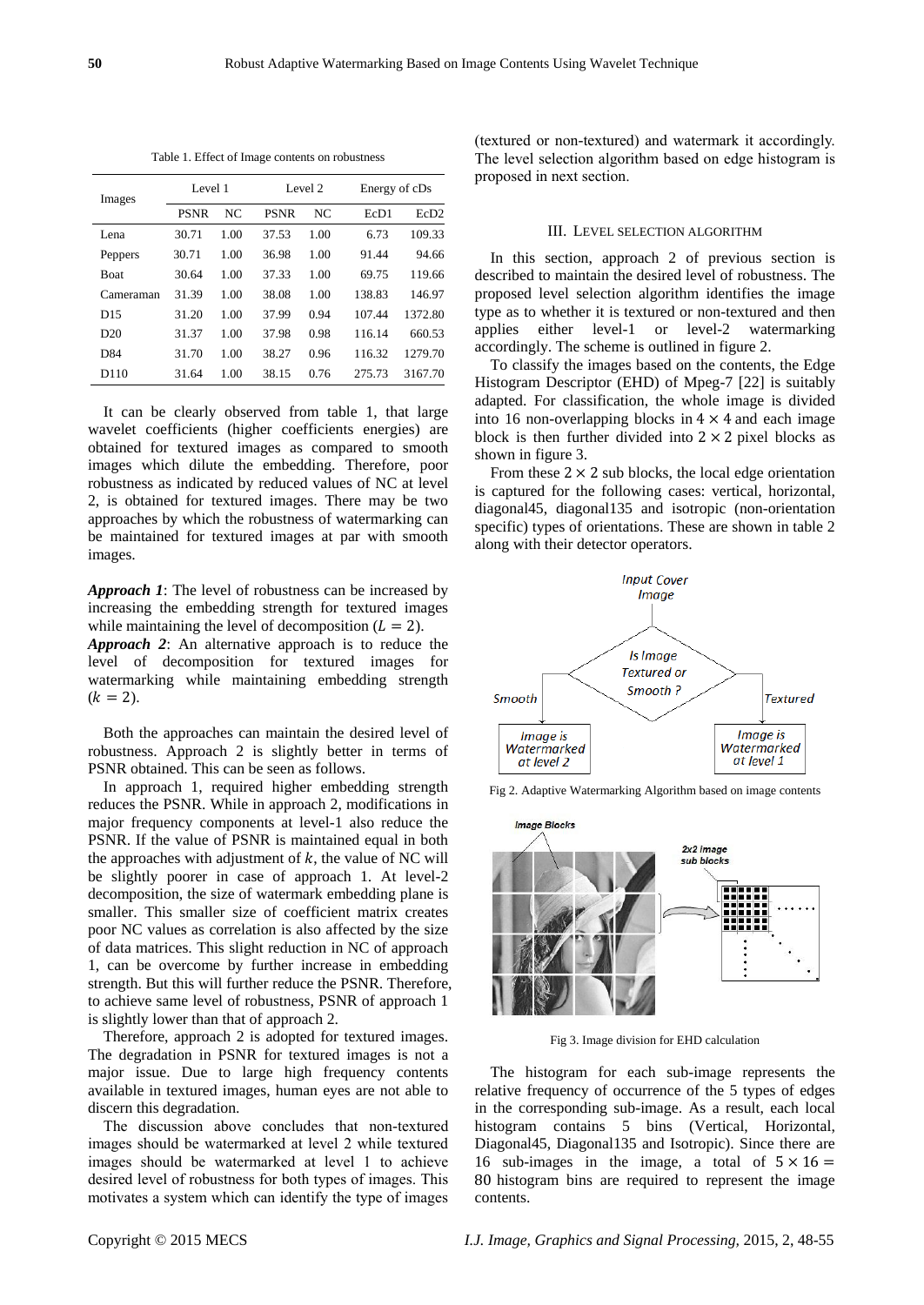| Table 2. Five types of local edge orientations and their detectors |  |
|--------------------------------------------------------------------|--|
|                                                                    |  |



The edge orientation  $(EO)$  of a  $2 \times 2$  sub block is captured by applying all five detectors as follows.

$$
EO_{type} = |\sum_{k=0}^{3} a_k \, d_k| \tag{1}
$$

Where,  $[a_k] = \begin{bmatrix} a \\ a \end{bmatrix}$  $\begin{bmatrix}a_0 & a_1 \\ a_2 & a_3\end{bmatrix}$  represents  $2 \times 2$  image sub block and  $[d_k] = \begin{bmatrix} d \\ d \end{bmatrix}$  $\begin{pmatrix} a_0 & a_1 \\ d_2 & d_3 \end{pmatrix}$ , represents the edge detector. For one image block, by applying all these five operators on a 2  $\times$  2 image sub block, the five values  $EO_{v}$ ,  $EO_{d45}$ ,  $EO_{d135}$  and  $EO_{iso}$  are obtained and maximum of these five is compared with a threshold value  $(T_h)$  to find the dominant edge orientation as,  $(EO_{dominant})$  =  $max(EO_v, EO_h, EO_{d45}, EO_{d135}, EO_{iso}) > T_h.$ 

The count of corresponding bin is increased by one and it is repeated for all  $2 \times 2$  sub blocks. Thus a first image block out of total 16 is represented by 5 bins as  $(b0, b1, b2, b3, b4)$ . This process is repeated for all remaining 15 image blocks getting their 5 bins representation. For example,  $2<sup>nd</sup>$  block representation is  $(b5, b6, b7, b8, b9)$  and last block representation is  $(b75, b76, b77, b78, b79)$ . From this five value representation of all 16 image blocks, a matrix is prepared as shown in (2).

$$
AllBins = \begin{bmatrix} b0 & b1 & b2 & b3 & b4 \\ b5 & b6 & b7 & b8 & b9 \\ . & . & . & . & . \\ . & . & . & . & . \\ b75 & b76 & b77 & b78 & b79 \end{bmatrix}
$$
 (2)

The value of  $GlobalBinAvg$  is computed by taking column wise and row wise mean of matrix AllBins as,

# $GlobalBinAvg = mean(mean(AllBins))$  (3)

In the proposed scheme, the value of  $GlobalBinAvg$  is taken as decision level for finding whether an image is textured or non-textured. To validate the results of image classification algorithm based on image contents, several textured and non-textured images are taken for experiment. For this purpose, total 107 images of size  $512 \times 512$  of both the categories are collected from various sources including standard image databases and Word Wide Web. The results of image separation on the basis of their  $GlobalBinAvg$  are shown in table 3 and in figure 4.

In figure 4, the mean values of  $GlobalBinAvg$  is also shown for both the categories of the images. Results shown in table 3 and figure 4 show the classifications of selected images on the basis of their edge histograms. There may be the possibility that some images lie on the verge of classification. This condition can lead to missclassification of the images. But this is not the problem because in this scheme, the objective is not to implement the precise classification of images. The simple edge histogram based algorithm is sufficient to facilitate the proper watermarking of smooth and textured images to achieve better robustness.

Table 3. Results of Image classification based on image contents

|                              | No. of | GlobalBinAvg |        |        |  |  |
|------------------------------|--------|--------------|--------|--------|--|--|
| Image Type                   | Images | Min.         | Max.   | Avg.   |  |  |
| Smooth<br>(Low Frequency)    | 107    | 0.00         | 87.09  | 14.19  |  |  |
| Textured<br>(High Frequency) | 107    | 122.18       | 643.15 | 300.59 |  |  |



Fig 4. (a)  $GlobalBinAvg$  profile of smooth images, (b) GlobalBinAvgprofile of textured images

#### IV. WATERMARKING SCHEME

The spread spectrum watermarking [6] is known to be robust against various types of attacks. In this paper, spread spectrum watermarking is used for watermark embedding and extraction for both types of images. Watermark embedding and extraction algorithms are explained in next subsections.

## *A. Watermark Embedding Algorithm*

The steps of the proposed embedding algorithm are as follows.

*Input*: A grayscale image  $(I)$  of type uint8 and of size  $M \times M$  and a binary watermark  $(W)$ .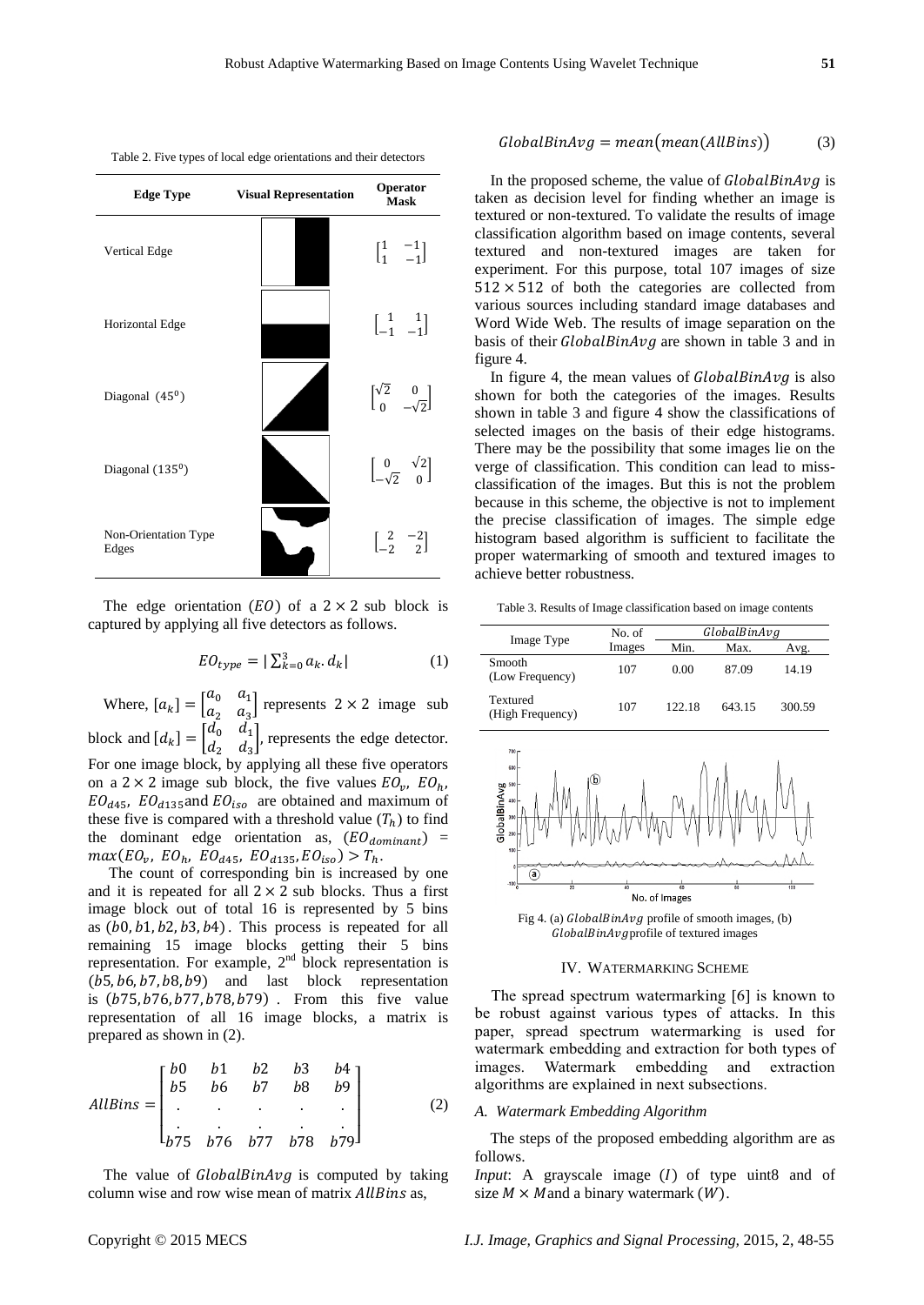## *Output*: Watermarked Image  $(I_w)$ .

- 1. The input image  $(I)$  is categorized into either textured or smooth image by the level selection algorithm described. If image is textured then decomposition level  $N = 1$  otherwise  $N = 2$  for smooth images.
- 2. Perform N-level wavelet decomposition of input image  $(I)$  to obtain four coefficients matrices *cA<sub>N</sub>*, *cH<sub>N</sub>*, *cV<sub>N</sub>* and *cD<sub>N</sub>* of size  $\frac{M}{2^N}$ M  $\frac{M}{2^N}$
- 3. Select high frequency diagonal wavelet coefficient matrix  $cD<sub>N</sub>$  for watermark embedding.
- 4. Select a seed to generate a Pseudo Random Sequence  $(PRS)$  of size equal to the size of frequency band  $cD<sub>N</sub>$ and modify it to obtain matrix  $PN$  using the relation,  $PN = R_1 \times (PRS - R_2)$ ,  $0.5.$
- 5. If watermark bit is 0 (Black) then modify the  $cD<sub>N</sub>$ wavelet coefficients as,  $cD'_N = cD_N + k \cdot PN$ , where,  $k$  isembedding strength. If watermark bit is 1 (white) then wavelet coefficients are left unchanged.
- 6. Repeat the step 4 and 5 for all  $0'$  watermark bits with a newly generated *PN* sequence for each bit.
- 7. Take modified  $cD'_{N}$  to its original position and take inverse DWT to get watermarked image  $(l_w)$ .
- 8. Compute the PSNR for I and  $I_w$  to determine the change in host image.

The embedding algorithm is shown in figure 5.



Fig 5. Watermark Embedding Algorithm for content based watermarking

## *B. Watermark Extraction Algorithm*

Followings are the steps of watermark extraction, *Input:* Watermarked Image  $(I_w)$  and Seed value. *Output:* Extracted Watermark  $(W_R)$ .

- 1. Decompose the watermarked image  $(I_w)$  in N levels and obtain the modified coefficients matrix  $cD'_{N}$ .
- 2. Generate the same random sequence  $(PRS)$ , which was generated in embedding process using same seed value and convert the random sequence into  $PN =$  $R_1 \times (PRS - R_2)$  with  $R_1 = 2$  and  $R_2 = 0.5$ .
- 3. Compute the correlation coefficients between random sequence  $(PN)$  and the modified coefficient matrix  $cD'_N$  as  $r = corr2(PN, cD'_N)$ . Repeat step 2 and 3 for

all watermark bits and compute all correlation values  $r$ .

- 4. Compute the mean correlation value  $(T = mean(r))$ and initialize a row matrix  $(W')$  having all values '1' equivalent to the size of the watermark.
- 5. For every watermark bit, compare  $r$  with  $T$  and modify the  $W'$  as follows,

$$
W' = \begin{cases} 0, & r > T \\ 1, & otherwise \end{cases}
$$

- 6. Reshape the row matrix  $W'$  into a matrix of size of original watermark matrix  $(W)$  to get recovered watermark  $(W_R)$ .
- 7. Compute the NC between original watermark (W) and recovered watermark  $(W_R)$  to observe the quality of extracted watermark.

The watermark extraction algorithm is shown below graphically in figure 6.



Fig 6. Watermark Extraction Algorithm for content based watermarking

#### V. EXPERIMENTAL RESULTS AND ANALYSIS

In this section, the proposed methodology is tested on various textured and non-textured images. These test images are already shown in figure 1. All test images are grayscale and of size  $512 \times 512$ . The binary watermark used is shown in figure 7.



While computing  $GlobalBinAvg$  of equation 3, the threshold value  $(T_h)$  is taken as 100. For the purpose of automatic wavelet decomposition level selection, the value of  $GlobalBinAvg$  is chosen to be 120 as decision level.

This decision level will categorize the input host images as textured and non-textured images. The input images, those having  $GlobalBinAvg$  below 120 will be categorized as smooth images, while those having  $GlobalBinAvg$  above 120 will be considered as textured

Copyright © 2015 MECS *I.J. Image, Graphics and Signal Processing,* 2015, 2, 48-55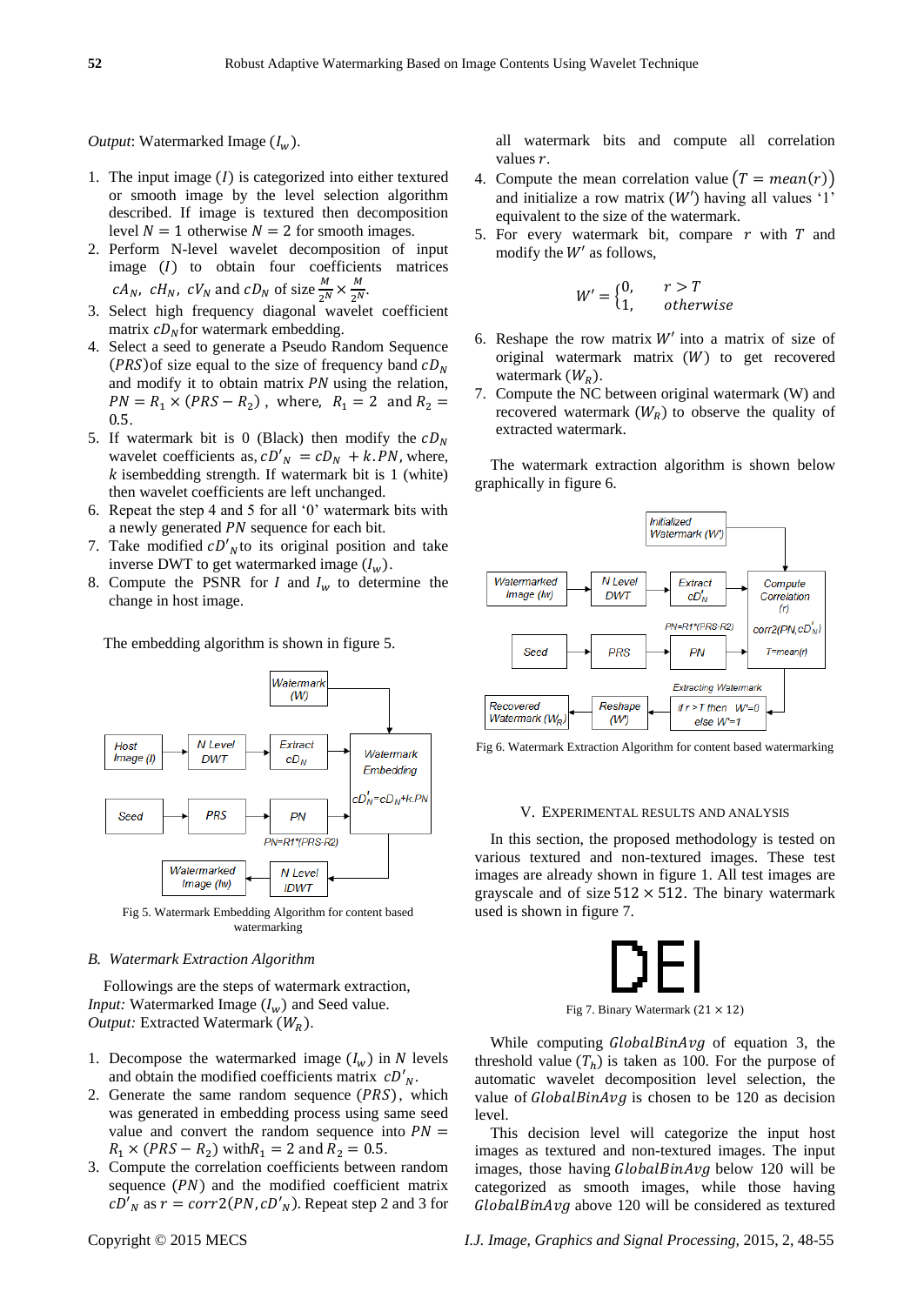images. The decision level 120 is derived empirically by computing  $GlobalBinAvg$  with amount of texture variation in input host image as shown in table 4.

Table 4. Watermarking evaluation with texture variation

|                                                         | $\frac{\text{Level 2}}{\text{1}}$<br>Level 1 |  |  | π,                                  | $Global$   |
|---------------------------------------------------------|----------------------------------------------|--|--|-------------------------------------|------------|
| Images PSNR NC PSNR NC                                  |                                              |  |  |                                     | Bin<br>Avg |
| Image: $512 \times 512$ , Texture: $0 \times 0$ (0.00%) |                                              |  |  |                                     |            |
|                                                         |                                              |  |  | 30.48 1.00 37.04 1.00 29.53         |            |
| Texture: $64 \times 64 (1.53%)$                         |                                              |  |  |                                     |            |
|                                                         |                                              |  |  | 31.71   1.00   38.20   1.00   34.05 |            |
| Texture: $128 \times 128$ (6.25%)                       |                                              |  |  |                                     |            |
|                                                         |                                              |  |  | 31.76 1.00 38.47 1.00 47.18         |            |
| Texture: 192 × 192 (14.06%)                             |                                              |  |  |                                     |            |
|                                                         |                                              |  |  | 31.79 1.00 38.47 1.00 69.00         |            |
| Texture: 256 × 256 (25.00%)                             |                                              |  |  |                                     |            |
|                                                         |                                              |  |  | 31.90  1.00  38.47  1.00  100.18    |            |
| Texture: $320 \times 320 (39.06%)$                      |                                              |  |  |                                     |            |
|                                                         |                                              |  |  | 31.90 1.00 38.54 0.9832 138.61      |            |
| Texture: $384 \times 384 (56.25%)$                      |                                              |  |  |                                     |            |
|                                                         |                                              |  |  | 31.90 1.00 38.54 0.9750 185.94      |            |
| Texture: $448 \times 448$ (76.56%)                      |                                              |  |  |                                     |            |
|                                                         |                                              |  |  | 31.90 1.00 38.54 0.9589 241.16      |            |
| Texture: $512 \times 512 (100.00\%)$                    |                                              |  |  |                                     |            |
|                                                         |                                              |  |  | 32.09 1.00 38.54 0.8530             | 302.68     |

All images in table 4 are watermarked with  $k = 2$ using both level-1 and level-2 decomposition with Bior6.8 wavelet. This wavelet is chosen because Bior6.8 is a symmetric, biorthogonal wavelet with linear phase and gives better reconstruction with minimum error. The

Peak Signal to Noise Ratio (PSNR) is calculated in dB between the watermarked image and original image. Normalized Correlation Coefficient (NC) between recovered watermark and original watermark is calculated under no attack condition.

From table 4, it can be observed that when the value of  $GlobalBinAvg$  is 138.61 (39.06% texture), watermark recovery in level 2 is degraded with NC lesser than 1. Therefore, it is better to choose level 1 watermarking to improve watermark extraction.

Similarly when the value of  $GlobalBinAvg$  is 100.18, level-2 watermarking performs well in watermark extraction. Thus, an intermediate value of 120 is chosen as decision level for automatic level selection for textured and non-textured images aiming at better watermark extraction. The analysis shown in table 4 is done for  $512 \times 512$  image size. For an image half of its size, the decision level can be down scaled by 0.5 and similarly for image double of its size, it can be up scaled by 2 assuming that the amount of texture is proportional to the image size. It can be seen from table 4 that although decomposition at level 1 improves watermark recovery for textured images, the value of PSNR reduces. This is not a big problem as already discussed because due to more texture available in the image, this small degradation in image is almost imperceptible to the human eyes.

The performance of watermarking scheme along with level selection algorithm is tested under various attacks such as JPEG compression, Cropping, Noise addition, Filtering etc. and the results are shown in the tables 5 to 11.

The shaded areas in tables 5 to 11 show the preferred level watermarking for smooth and textured images depending on the value of GlobalBinAvg. The value of NC calculated between original and recovered watermark clearly shows that in all attacks the robustness is better for smooth images if they are watermarked at level 2 while it is better for textured images, if they are watermarked at level 1. The only exception is the case of blurring attack, where level 2 watermarking is more robust for textured images. This happens because, blurring attack removes high frequency details of the textured images, therefore, making them in the category of smooth images.

Table 5. Comparison of NC under JPEG Compression (Q=30)

|                  | Global |             | Level1 | Level <sub>2</sub> |        |
|------------------|--------|-------------|--------|--------------------|--------|
| Image            | BinAvg | <b>PSNR</b> | NC.    | <b>PSNR</b>        | NC     |
| Lena             | 8.20   | 30.71       | 0.6112 | 37.53              | 0.9669 |
| Pepper           | 29.53  | 30.71       | 0.8157 | 36.98              | 0.9916 |
| <b>Boat</b>      | 30.64  | 30.64       | 0.7562 | 37.33              | 0.9916 |
| Camera<br>Man    | 84.74  | 31.39       | 0.8293 | 38.08              | 0.9832 |
| D15              | 363.26 | 31.20       | 0.8686 | 37.99              | 0.8498 |
| D20              | 260.71 | 31.37       | 0.9353 | 37.98              | 0.8868 |
| D <sub>84</sub>  | 364.61 | 31.70       | 0.8960 | 38.27              | 0.8906 |
| D <sub>110</sub> | 402.08 | 31.64       | 0.8741 | 38.15              | 0.7529 |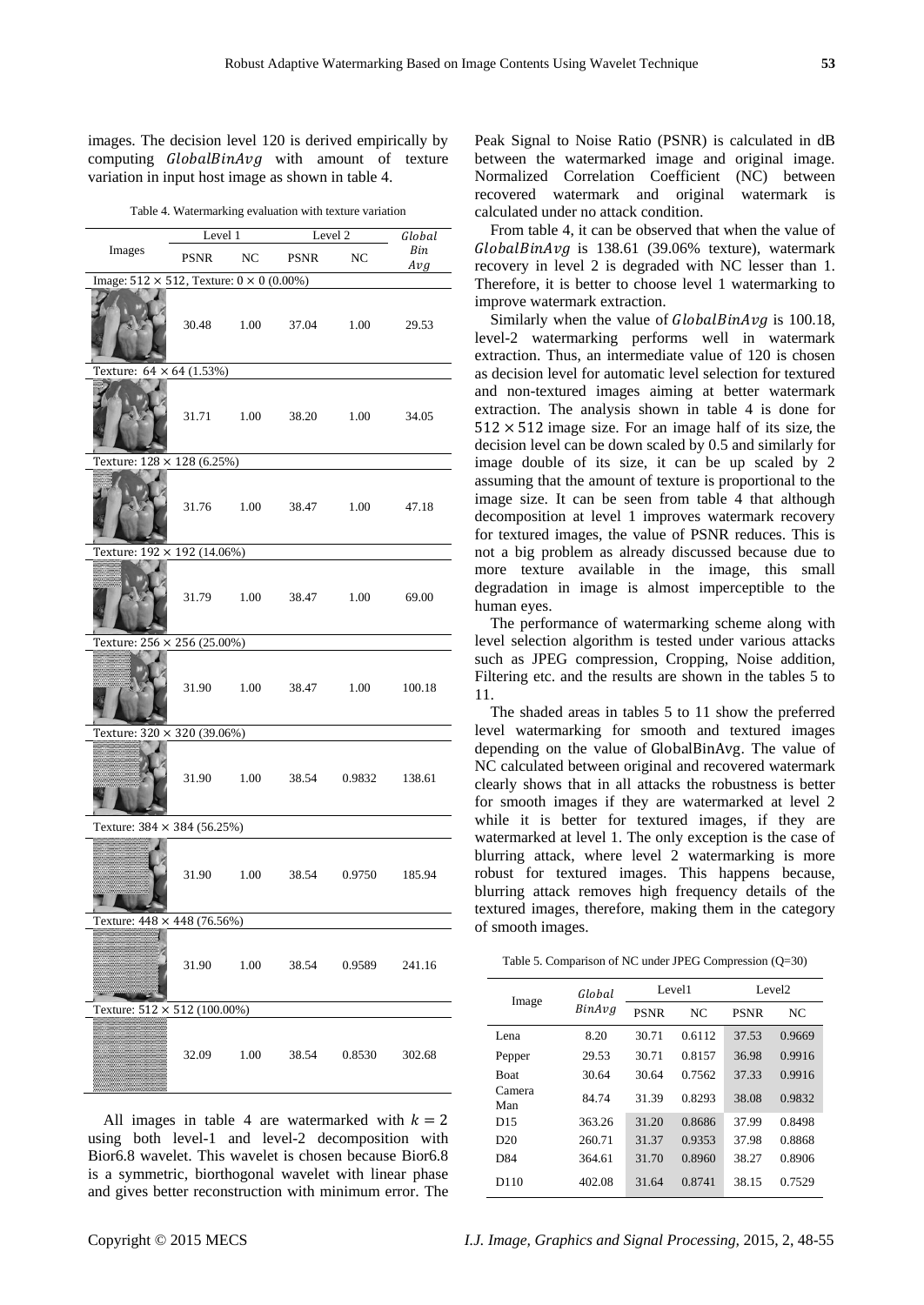| Table 6. Comparison of NC under Salt & Pepper Attack (Strength=0.1) |  |  |
|---------------------------------------------------------------------|--|--|
|---------------------------------------------------------------------|--|--|

|             | Global | Level1      |        | Level <sub>2</sub> |        |
|-------------|--------|-------------|--------|--------------------|--------|
| Image       | BinAvg | <b>PSNR</b> | NC     | <b>PSNR</b>        | NC     |
| Lena        | 8.20   | 30.71       | 1.0000 | 37.53              | 0.8835 |
| Pepper      | 29.53  | 30.71       | 1.0000 | 36.98              | 0.8338 |
| <b>Boat</b> | 30.64  | 30.64       | 1.0000 | 37.33              | 0.8363 |
| Camera Man  | 84.74  | 31.39       | 1.0000 | 38.08              | 0.8060 |
| D15         | 363.26 | 31.20       | 0.9916 | 37.99              | 0.7433 |
| D20         | 260.71 | 31.37       | 0.9916 | 37.98              | 0.8102 |
| D84         | 364.61 | 31.70       | 1.0000 | 38.27              | 0.7992 |
| D110        | 402.08 | 31.64       | 1.0000 | 38.15              | 0.6712 |

Table 7. Comparison of NC under Gaussian Noise Attack  $(u = 0.$  $\sigma^2 = 0.003$ 

|                 | Global | Level1      |        | Level <sub>2</sub> |        |
|-----------------|--------|-------------|--------|--------------------|--------|
| Image           | BinAvg | <b>PSNR</b> | NC.    | <b>PSNR</b>        | NC     |
| Lena            | 8.20   | 30.71       | 1.0000 | 37.53              | 0.8800 |
| Pepper          | 29.53  | 30.71       | 1.0000 | 36.98              | 0.9110 |
| <b>Boat</b>     | 30.64  | 30.64       | 1.0000 | 37.33              | 0.9035 |
| Camera Man      | 84.74  | 31.39       | 0.9916 | 38.08              | 0.9174 |
| D <sub>15</sub> | 363.26 | 31.20       | 1.0000 | 37.99              | 0.7628 |
| D20             | 260.71 | 31.37       | 1.0000 | 37.98              | 0.8504 |
| D84             | 364.61 | 31.70       | 1.0000 | 38.27              | 0.7963 |
| D110            | 402.08 | 31.64       | 0.9916 | 38.15              | 0.6771 |

Table 8. Comparison of NC under Sharpening Attack  $(Mask=[-1 -1 -1;-1 9 -1;-1 -1 -1])$ 

| Image           | Global |             | Level1 |             | Level <sub>2</sub> |  |
|-----------------|--------|-------------|--------|-------------|--------------------|--|
|                 | BinAvg | <b>PSNR</b> | NC     | <b>PSNR</b> | NC                 |  |
| Lena            | 8.20   | 30.71       | 1.0000 | 37.53       | 1.0000             |  |
| Pepper          | 29.53  | 30.71       | 1.0000 | 36.98       | 1.0000             |  |
| <b>Boat</b>     | 30.64  | 30.64       | 1.0000 | 37.33       | 1.0000             |  |
| Camera Man      | 84.74  | 31.39       | 1.0000 | 38.08       | 1.0000             |  |
| D <sub>15</sub> | 363.26 | 31.20       | 1.0000 | 37.99       | 0.8624             |  |
| D20             | 260.71 | 31.37       | 1.0000 | 37.98       | 0.9916             |  |
| D84             | 364.61 | 31.70       | 1.0000 | 38.27       | 0.8979             |  |
| D110            | 402.08 | 31.64       | 1.0000 | 38.15       | 0.7726             |  |

Table 9. Comparison of NC under Median Filtering Attack  $(3 \times 3$  Mask)

| Image       | Global |             | Level1 | Level2      |        |
|-------------|--------|-------------|--------|-------------|--------|
|             | BinAvg | <b>PSNR</b> | NC     | <b>PSNR</b> | NC.    |
| Lena.       | 8.20   | 30.71       | 0.9052 | 37.53       | 0.9833 |
| Pepper      | 29.53  | 30.71       | 0.7760 | 36.98       | 0.9916 |
| <b>Boat</b> | 30.64  | 30.64       | 0.8007 | 37.33       | 0.9916 |
| Camera Man  | 84.74  | 31.39       | 0.7760 | 38.08       | 1.0000 |
| D15         | 363.26 | 31.20       | 0.9510 | 37.99       | 0.7430 |
| D20         | 260.71 | 31.37       | 0.8979 | 37.98       | 0.7324 |
| D84         | 364.61 | 31.70       | 0.8172 | 38.27       | 0.8221 |
| D110        | 402.08 | 31.64       | 0.6411 | 38.15       | 0.6182 |

Table 10. Comparison of NC under Blurring Attack  $(3 \times 3$  Averaging Mask)

|             | Global |             | Level1 |             | Level <sub>2</sub> |
|-------------|--------|-------------|--------|-------------|--------------------|
| Image       | BinAvg | <b>PSNR</b> | NC     | <b>PSNR</b> | NC                 |
| Lena        | 8.20   | 30.71       | 0.6712 | 37.53       | 1.0000             |
| Pepper      | 29.53  | 30.71       | 0.5994 | 36.98       | 1.0000             |
| <b>Boat</b> | 30.64  | 30.64       | 0.5398 | 37.33       | 1.0000             |
| Camera Man  | 84.74  | 31.39       | 0.7004 | 38.08       | 1.0000             |
| D15         | 363.26 | 31.20       | 0.6548 | 37.99       | 0.8741             |
| D20         | 260.71 | 31.37       | 0.6258 | 37.98       | 0.9277             |
| D84         | 364.61 | 31.70       | 0.5600 | 38.27       | 0.9201             |
| D110        | 402.08 | 31.64       | 0.5046 | 38.15       | 0.6969             |

Table 11. Comparison of NC under Cropping Attack  $(1/4$ th upper left is cut)

| Global          |        |             | Level1 | Level <sub>2</sub> |        |
|-----------------|--------|-------------|--------|--------------------|--------|
| Image           | BinAvg | <b>PSNR</b> | NC     | <b>PSNR</b>        | NC     |
| Lena            | 8.20   | 30.71       | 1.0000 | 37.53              | 1.0000 |
| Pepper          | 29.53  | 30.71       | 1.0000 | 36.98              | 1.0000 |
| <b>Boat</b>     | 30.64  | 30.64       | 1.0000 | 37.33              | 1.0000 |
| Camera Man      | 84.74  | 31.39       | 1.0000 | 38.08              | 1.0000 |
| D <sub>15</sub> | 363.26 | 31.20       | 1.0000 | 37.99              | 0.8960 |
| D20             | 260.71 | 31.37       | 1.0000 | 37.98              | 0.9832 |
| D <sub>84</sub> | 364.61 | 31.70       | 1.0000 | 38.27              | 0.9264 |
| D110            | 402.08 | 31.64       | 1.0000 | 38.15              | 0.7298 |

# VI. CONCLUSIONS

In this paper, an adaptive robust spread spectrum method of digital image watermarking in wavelet domain is proposed. The algorithm automatically selects the level of wavelet decomposition based on image contents to provide maximum robustness to both textured and nontextured images. The proposed scheme is tested for various types of images. The results show that there is good improvement in the quality (Correlation Coefficients) of recovered watermark under various attacks for textured images if they are watermarked at level 1. Though the watermarking at level 1 reduces the PSNR value of textured images slightly but better robustness is achieved. The small degradation in the value of PSNR for textured images is not a problem as due to more intensity variations in textured image, this small degradation of image quality is almost insensitive to human eyes. Similarly for smooth images, level 2 decomposition works well, where better robustness with high PSNR is achieved. High PSNR is necessary in case of smooth images to avoid any noticeable visual artefacts in the image.

#### **REFERENCES**

- [1] R. G. Van Schyndel, A. Z. Tirkel, C. F. Osborne, "A digital watermark", IEEE Proceedings ICIP, vol.2, pp. 86-90, 1994.
- [2] N. Nikolaidis, I. Pitas, "Copyright protection of images using robust digital signatures", IEEE International Conference on Acoustics, Speech Signal Processing, vol. 4, pp.2168-2171, May 1996.
- [3] R. Wolfgang, E. Delp, "A watermark for digital image", IEEE Proceedings ICIP, Vol.3, pp.211-214, 1996.
- [4] Emir Ganic, Scott D. Dexter, Ahmet M. Eskicioglu, ―Embedding Multiple Watermarks in the DFT Domain using Low and High Frequency Bands", Proceedings on SPIE international conference on Security, Steganography, and Watermarking of Multimedia ContentsVII, Vol. 5681, 2005.
- [5] Lin S. D., Chin Feng Chen, "A robust DCT-based watermarking for copyright protection", IEEE Transactions on Consumer Electronics, Vol. 46, Issue.03, pp. 415-421, August, 2000.
- [6] I. J. Cox, Joe Kilian, F. Thomson Leighton, Talal Shamoon, "Secure Spread Spectrum Watermarking for Multimedia", IEEE Transactions on Image Processing, Vol. 6, No. 12, December 1997.